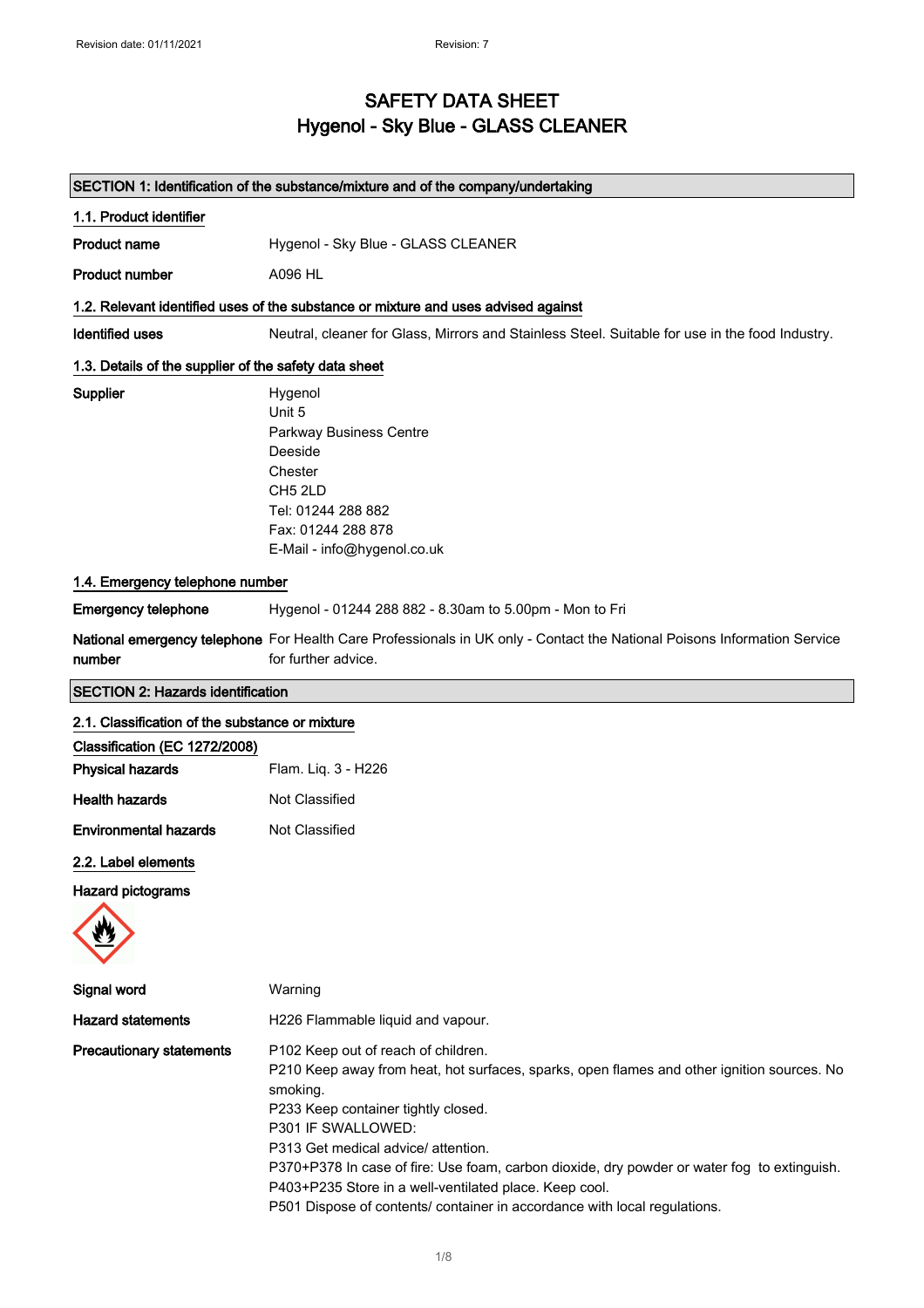### Contains PROPAN-2-OL

### 2.3. Other hazards

This product does not contain any substances classified as PBT or vPvB.

### SECTION 3: Composition/information on ingredients

| 3.2. Mixtures                                                                                               |                      |                                                      |          |
|-------------------------------------------------------------------------------------------------------------|----------------------|------------------------------------------------------|----------|
| PROPAN-2-OL                                                                                                 |                      |                                                      | $3 - 5%$ |
| CAS number: 67-63-0                                                                                         | EC number: 200-661-7 | REACH registration number: 01-<br>2119457558-25-xxxx |          |
| Classification                                                                                              |                      |                                                      |          |
| Flam. Liq. 2 - H225<br>Eye Irrit. 2 - H319<br>STOT SE 3 - H336                                              |                      |                                                      |          |
|                                                                                                             |                      |                                                      |          |
| 2-BUTOXYETHANOL                                                                                             |                      |                                                      | $1 - 3%$ |
| CAS number: 111-76-2                                                                                        | EC number: 203-905-0 |                                                      |          |
| Classification<br>Acute Tox. 4 - H302<br>Acute Tox. 4 - H312<br>Acute Tox. 4 - H332<br>Skin Irrit. 2 - H315 |                      |                                                      |          |
| Eye Irrit. 2 - H319                                                                                         |                      |                                                      |          |

The Full Text for all R-Phrases and Hazard Statements are Displayed in Section 16.

| <b>SECTION 4: First aid measures</b>   |                                                                                                                                                             |  |
|----------------------------------------|-------------------------------------------------------------------------------------------------------------------------------------------------------------|--|
| 4.1. Description of first aid measures |                                                                                                                                                             |  |
| Inhalation                             | If spray/mist has been inhaled, proceed as follows. Move affected person to fresh air and<br>keep warm and at rest in a position comfortable for breathing. |  |
| Ingestion                              | Do not induce vomiting. Give plenty of water to drink. Get medical attention if any discomfort<br>continues.                                                |  |
| <b>Skin contact</b>                    | Wash with plenty of water.                                                                                                                                  |  |
| Eye contact                            | Rinse immediately with plenty of water. Get medical attention if irritation persists after<br>washing.                                                      |  |
|                                        | 4.2. Most important symptoms and effects, both acute and delayed                                                                                            |  |
| <b>General information</b>             | The severity of the symptoms described will vary dependent on the concentration and the<br>length of exposure.                                              |  |
| Inhalation                             | No specific symptoms known.                                                                                                                                 |  |
| Ingestion                              | No specific symptoms known. But - May cause discomfort if swallowed.                                                                                        |  |
| <b>Skin contact</b>                    | No specific symptoms known. But prolonged or excessively repeated skin contact could lead<br>to removal of natural oils from skin.                          |  |
| Eye contact                            | No specific symptoms known. Prolonged contact may cause redness and/or tearing.                                                                             |  |
|                                        | 4.3. Indication of any immediate medical attention and special treatment needed                                                                             |  |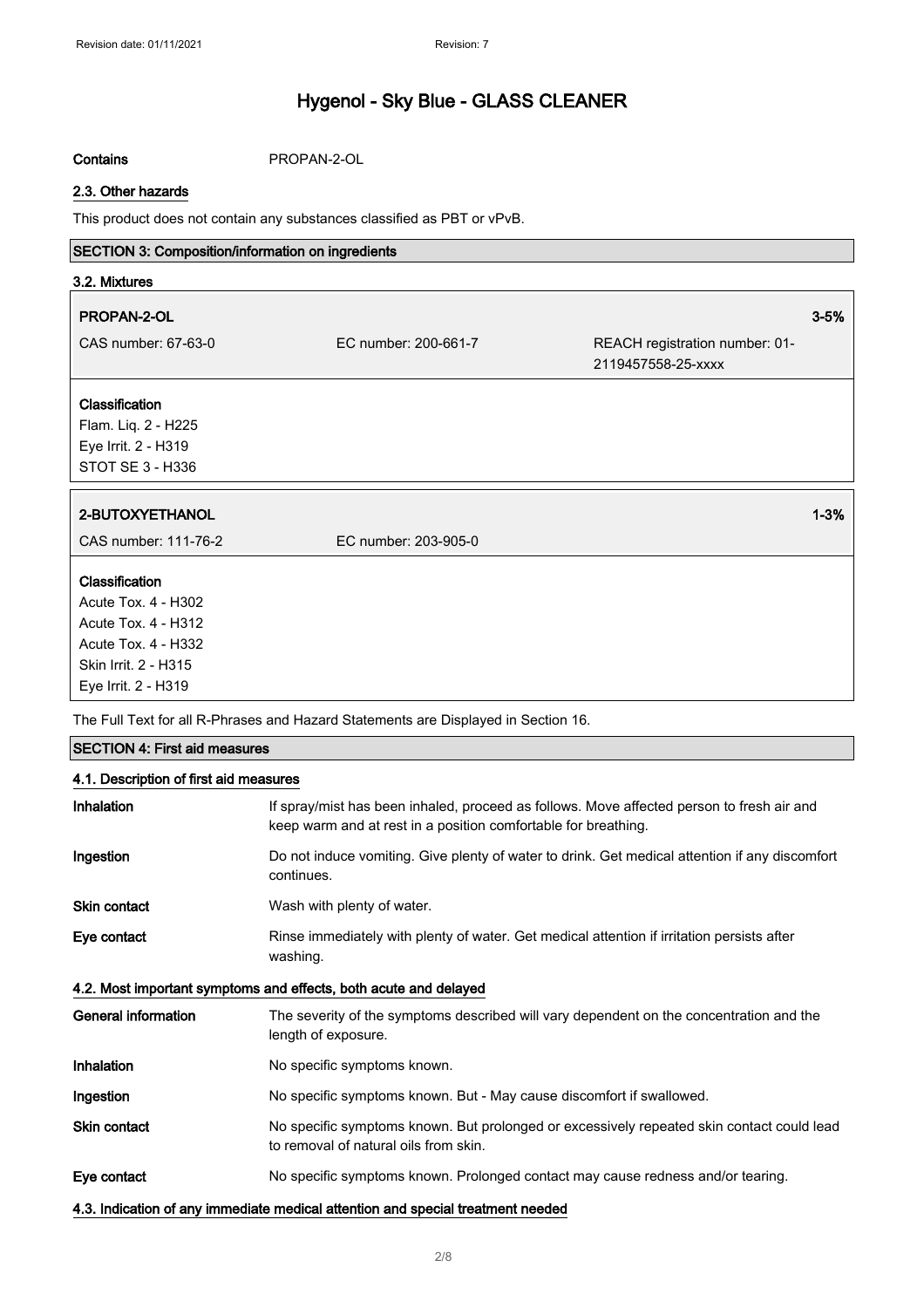| Notes for the doctor                                       | Treat symptomatically.                                                                                                                                                                                                                       |
|------------------------------------------------------------|----------------------------------------------------------------------------------------------------------------------------------------------------------------------------------------------------------------------------------------------|
| <b>SECTION 5: Firefighting measures</b>                    |                                                                                                                                                                                                                                              |
| 5.1. Extinguishing media                                   |                                                                                                                                                                                                                                              |
| Suitable extinguishing media                               | Extinguish with the following media: Extinguish with foam, carbon dioxide, dry powder or<br>water fog.                                                                                                                                       |
| 5.2. Special hazards arising from the substance or mixture |                                                                                                                                                                                                                                              |
| Specific hazards                                           | Thermal decomposition or combustion products may include the following substances:<br>Irritating gases or vapours. May explode when heated or when exposed to flames or sparks.                                                              |
| 5.3. Advice for firefighters                               |                                                                                                                                                                                                                                              |
| Special protective equipment<br>for firefighters           | Keep containers cool by spraying with water to reduce explosion risks. Wear positive-pressure<br>self-contained breathing apparatus (SCBA) and appropriate protective clothing.                                                              |
| <b>SECTION 6: Accidental release measures</b>              |                                                                                                                                                                                                                                              |
|                                                            | 6.1. Personal precautions, protective equipment and emergency procedures                                                                                                                                                                     |
| <b>Personal precautions</b>                                | No smoking, sparks, flames or other sources of ignition near spillage.                                                                                                                                                                       |
| 6.2. Environmental precautions                             |                                                                                                                                                                                                                                              |
| <b>Environmental precautions</b>                           | Spillages or uncontrolled discharges into watercourses must be reported immediately to the<br>Environmental Agency or other appropriate regulatory body.                                                                                     |
| 6.3. Methods and material for containment and cleaning up  |                                                                                                                                                                                                                                              |
| Methods for cleaning up                                    | Small Spillages: Flush away spillage with plenty of water. Large Spillages: Contain and<br>absorb spillage with sand, earth or other non-combustible material. Collect and place in<br>suitable waste disposal containers and seal securely. |
| 6.4. Reference to other sections                           |                                                                                                                                                                                                                                              |
| Reference to other sections                                | For personal protection, see Section 8.                                                                                                                                                                                                      |
| <b>SECTION 7: Handling and storage</b>                     |                                                                                                                                                                                                                                              |
| 7.1. Precautions for safe handling                         |                                                                                                                                                                                                                                              |
| Usage precautions                                          | Eliminate all sources of ignition.                                                                                                                                                                                                           |
|                                                            | 7.2. Conditions for safe storage, including any incompatibilities                                                                                                                                                                            |
| <b>Storage precautions</b>                                 |                                                                                                                                                                                                                                              |
|                                                            | Keep away from heat, sparks and open flame.                                                                                                                                                                                                  |
| 7.3. Specific end use(s)                                   |                                                                                                                                                                                                                                              |
| Specific end use(s)                                        | The identified uses for this product are detailed in Section 1.2.                                                                                                                                                                            |
| <b>Usage description</b>                                   | See Product Information Sheet & Label for detailed use of this product.                                                                                                                                                                      |
| <b>SECTION 8: Exposure controls/Personal protection</b>    |                                                                                                                                                                                                                                              |

### Occupational exposure limits

### PROPAN-2-OL

Long-term exposure limit (8-hour TWA): WEL 400 ppm 999 mg/m<sup>3</sup> Short-term exposure limit (15-minute): WEL 500 ppm 1250 mg/m<sup>3</sup>

### 2-BUTOXYETHANOL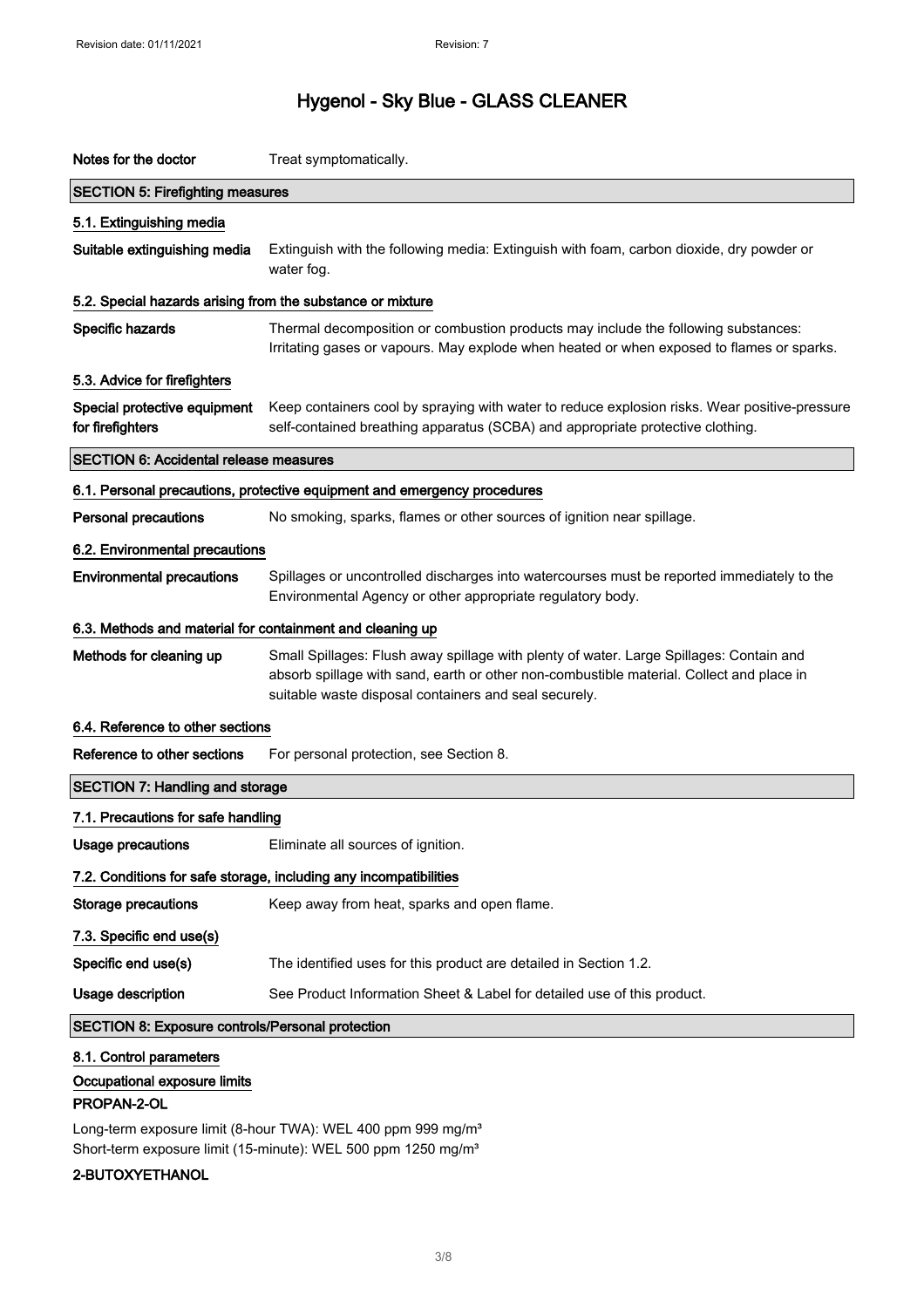Long-term exposure limit (8-hour TWA): WEL 25 ppm 123 mg/m<sup>3</sup> Short-term exposure limit (15-minute): WEL 50 ppm 246 mg/m<sup>3</sup> Sk WEL = Workplace Exposure Limit. Sk = Can be absorbed through skin.

#### 8.2. Exposure controls

I

| Appropriate engineering<br>controls | This product must not be handled in a confined space without adequate ventilation.                                           |
|-------------------------------------|------------------------------------------------------------------------------------------------------------------------------|
| Eye/face protection                 | No specific eye protection required during normal use.                                                                       |
| Hand protection                     | No specific hand protection noted, but protection for the skin is advisable to prevent removal<br>of natural oils from skin. |
| Other skin and body<br>protection   | None required.                                                                                                               |
| Respiratory protection              | Respiratory protection not required.                                                                                         |

#### SECTION 9: Physical and chemical properties

# 9.1. Information on basic physical and chemical properties Appearance Liquid.

| Colour                                      | Clear. Blue.                                                        |  |
|---------------------------------------------|---------------------------------------------------------------------|--|
| Odour                                       | Faint Alcoholic.                                                    |  |
| рH                                          | pH (concentrated solution): 7.30                                    |  |
| <b>Melting point</b>                        | $-5^{\circ}$ C                                                      |  |
| Initial boiling point and range             | 85°C @ 760 mm Hg                                                    |  |
| Flash point                                 | 57°C. Measured using test method, Pensky-Martens closed cup.        |  |
| <b>Relative density</b>                     | 0.993 @ 20°C                                                        |  |
| Solubility(ies)                             | Soluble in water.                                                   |  |
| 9.2. Other information                      |                                                                     |  |
| Other information                           | None.                                                               |  |
| <b>SECTION 10: Stability and reactivity</b> |                                                                     |  |
| 10.1. Reactivity                            |                                                                     |  |
| Reactivity                                  | There are no known reactivity hazards associated with this product. |  |
| 10.2. Chemical stability                    |                                                                     |  |
| <b>Stability</b>                            | No particular stability concerns.                                   |  |
| 10.3. Possibility of hazardous reactions    |                                                                     |  |
| Possibility of hazardous<br>reactions       | See sections 10.1, 10.4 & 10.5                                      |  |
| 10.4. Conditions to avoid                   |                                                                     |  |
| <b>Conditions to avoid</b>                  | Avoid heat, flames and other sources of ignition.                   |  |
| 10.5. Incompatible materials                |                                                                     |  |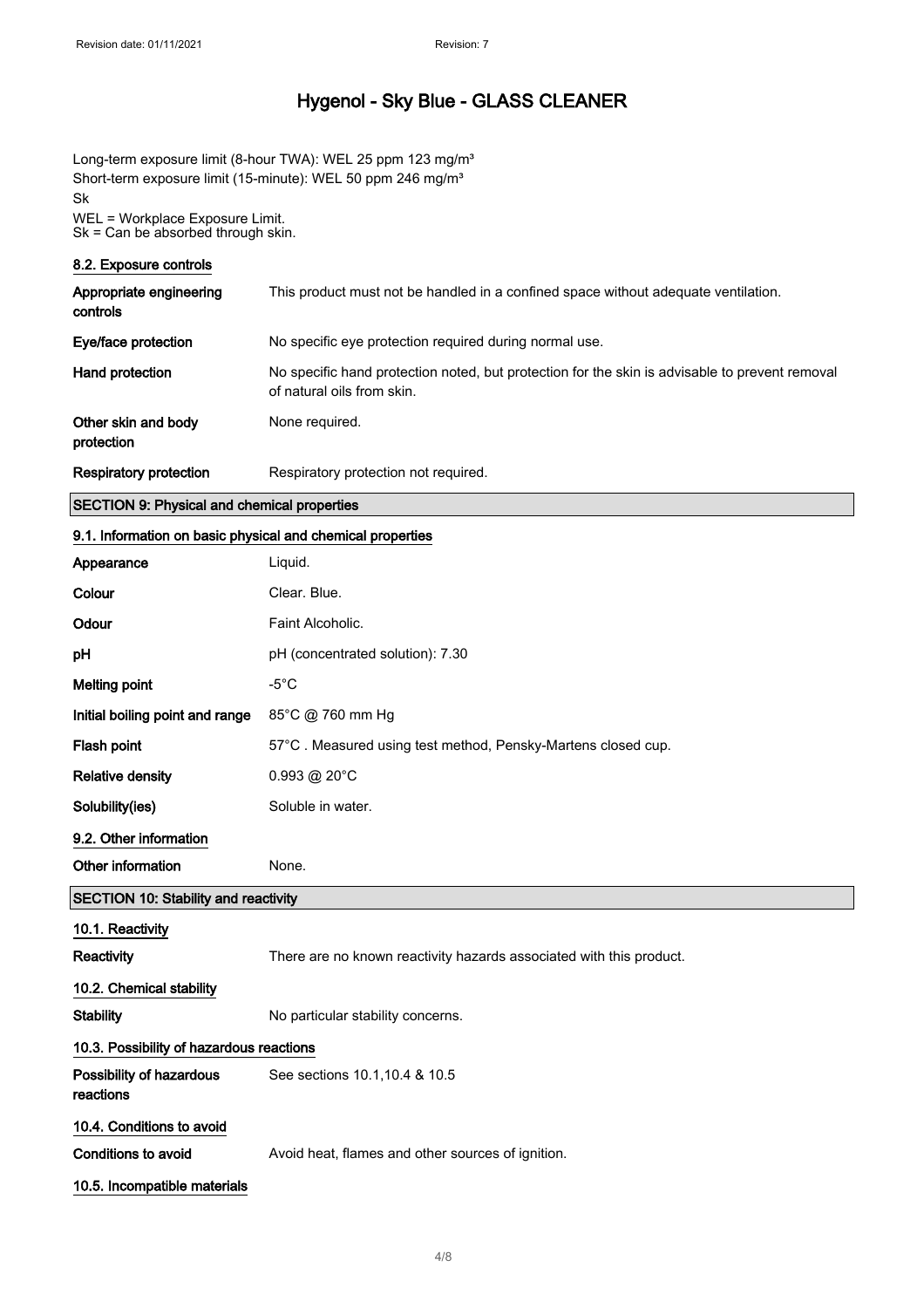Materials to avoid No specific material or group of materials is likely to react with the product to produce a hazardous situation.

### 10.6. Hazardous decomposition products

Hazardous decomposition products No known hazardous decomposition products.

### SECTION 11: Toxicological information

### 11.1. Information on toxicological effects

| <b>Toxicological effects</b>                 | We have not carried out any animal testing for this product. Any ATE figures quoted below are<br>from Toxicity Classifications that have been carried out using ATE (Acute Toxicity Estimate)<br>Calculation Method using LD50 or ATE figures provided by the Raw Material Manufacturer. |
|----------------------------------------------|------------------------------------------------------------------------------------------------------------------------------------------------------------------------------------------------------------------------------------------------------------------------------------------|
| Other health effects                         | Low oral toxicity, but ingestion may cause irritation of the gastro-intestinal tract.                                                                                                                                                                                                    |
| Acute toxicity - oral                        |                                                                                                                                                                                                                                                                                          |
| Notes (oral LD <sub>50</sub> )               | Based on available data the classification criteria are not met.                                                                                                                                                                                                                         |
| ATE oral (mg/kg)                             | 129,988.3                                                                                                                                                                                                                                                                                |
| Acute toxicity - dermal                      |                                                                                                                                                                                                                                                                                          |
| Notes (dermal LD <sub>50</sub> )             | Based on available data the classification criteria are not met.                                                                                                                                                                                                                         |
| ATE dermal (mg/kg)                           | 100,090.99                                                                                                                                                                                                                                                                               |
| Acute toxicity - inhalation                  |                                                                                                                                                                                                                                                                                          |
| Notes (inhalation LC <sub>50</sub> )         | Based on available data the classification criteria are not met.                                                                                                                                                                                                                         |
| ATE inhalation (vapours mg/l)                | 1.009.91                                                                                                                                                                                                                                                                                 |
| <b>SECTION 12: Ecological information</b>    |                                                                                                                                                                                                                                                                                          |
| Ecotoxicity                                  | Not regarded as dangerous for the environment.                                                                                                                                                                                                                                           |
| 12.1. Toxicity                               |                                                                                                                                                                                                                                                                                          |
| <b>Toxicity</b>                              | We have not carried out any Aquatic testing, therefore we have no Aquatic Toxicity Data<br>specifically for this product. The Aquatic Toxicity Data, where provided by the raw material<br>manufacturer for ingredients with aquatic toxicity, can be made available on request.         |
| 12.2. Persistence and degradability          |                                                                                                                                                                                                                                                                                          |
|                                              | Persistence and degradability This product, at use dilutions, is readily broken down in biological effluent treatment plants.                                                                                                                                                            |
| 12.3. Bioaccumulative potential              |                                                                                                                                                                                                                                                                                          |
| <b>Bioaccumulative potential</b>             | The product does not contain any substances expected to be bioaccumulating.                                                                                                                                                                                                              |
| 12.4. Mobility in soil                       |                                                                                                                                                                                                                                                                                          |
| <b>Mobility</b>                              | Not known.                                                                                                                                                                                                                                                                               |
| 12.5. Results of PBT and vPvB assessment     |                                                                                                                                                                                                                                                                                          |
| <b>Results of PBT and vPvB</b><br>assessment | This product does not contain any substances classified as PBT or vPvB.                                                                                                                                                                                                                  |
| 12.6. Other adverse effects                  |                                                                                                                                                                                                                                                                                          |
| Other adverse effects                        | Not known.                                                                                                                                                                                                                                                                               |
| <b>SECTION 13: Disposal considerations</b>   |                                                                                                                                                                                                                                                                                          |
| 13.1. Waste treatment methods                |                                                                                                                                                                                                                                                                                          |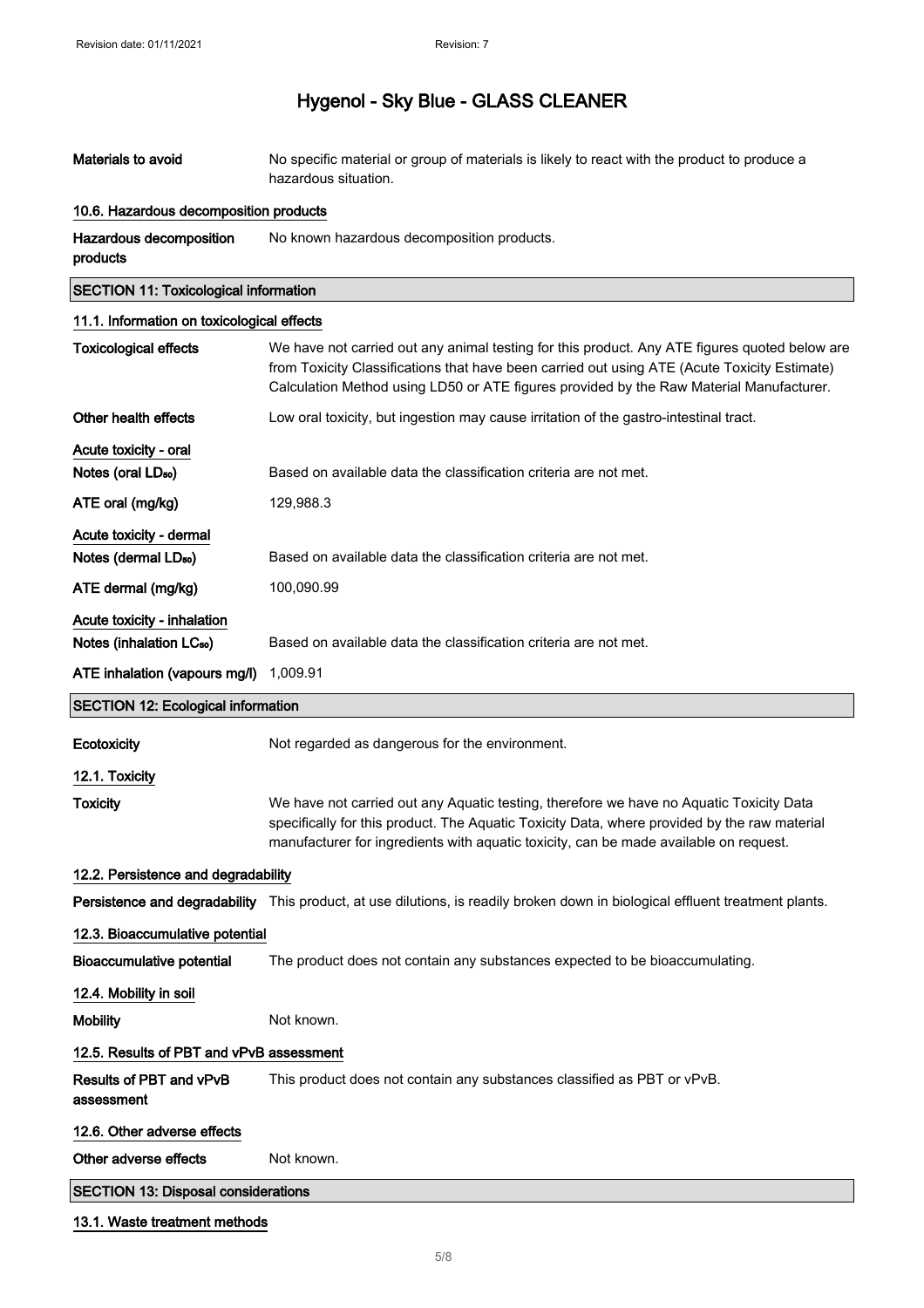| Disposal methods                                            | Small amounts (less than 5 Litres) of unwanted product may be flushed with water to sewer.<br>Larger volumes must be sent for disposal by approved waste contractor. Consign empty<br>container to normal waste. |
|-------------------------------------------------------------|------------------------------------------------------------------------------------------------------------------------------------------------------------------------------------------------------------------|
| <b>SECTION 14: Transport information</b>                    |                                                                                                                                                                                                                  |
| General                                                     | 750ml & 5L As supplied, this product is consigned under the Limited Quantities provisions.                                                                                                                       |
| 14.1. UN number                                             |                                                                                                                                                                                                                  |
| UN No. (ADR/RID)                                            | 1987                                                                                                                                                                                                             |
| UN No. (IMDG)                                               | 1987                                                                                                                                                                                                             |
| UN No. (ICAO)                                               | 1987                                                                                                                                                                                                             |
| 14.2. UN proper shipping name                               |                                                                                                                                                                                                                  |
| Proper shipping name<br>(ADR/RID)                           | ALCOHOLS, N.O.S. (isopropanol)                                                                                                                                                                                   |
|                                                             | Proper shipping name (IMDG) ALCOHOLS, N.O.S. (isopropanol)                                                                                                                                                       |
|                                                             | Proper shipping name (ICAO) ALCOHOLS, N.O.S. (isopropanol)                                                                                                                                                       |
| 14.3. Transport hazard class(es)                            |                                                                                                                                                                                                                  |
| <b>ADR/RID class</b>                                        | Class 3: Flammable liquids.                                                                                                                                                                                      |
| <b>ADR/RID label</b>                                        | 3                                                                                                                                                                                                                |
| <b>IMDG class</b>                                           | Class 3: Flammable liquids.                                                                                                                                                                                      |
| ICAO class/division                                         | Class 3: Flammable liquids.                                                                                                                                                                                      |
| <b>Transport labels</b>                                     |                                                                                                                                                                                                                  |
| 14.4. Packing group                                         |                                                                                                                                                                                                                  |
| ADR/RID packing group                                       | Ш                                                                                                                                                                                                                |
| <b>IMDG packing group</b>                                   | III                                                                                                                                                                                                              |
| ICAO packing group                                          | Ш                                                                                                                                                                                                                |
| 14.5. Environmental hazards                                 |                                                                                                                                                                                                                  |
| Environmentally hazardous substance/marine pollutant<br>No. |                                                                                                                                                                                                                  |
| 14.6. Special precautions for user                          |                                                                                                                                                                                                                  |
| EmS                                                         | $F-E$ , S-D                                                                                                                                                                                                      |
| <b>Tunnel restriction code</b>                              | (D/E)                                                                                                                                                                                                            |
|                                                             | 14.7. Transport in bulk according to Annex II of MARPOL and the IBC Code                                                                                                                                         |
| Annex II of MARPOL 73/78<br>and the IBC Code                | Transport in bulk according to Not relevant. for a packaged product.                                                                                                                                             |
| <b>SECTION 15: Regulatory information</b>                   |                                                                                                                                                                                                                  |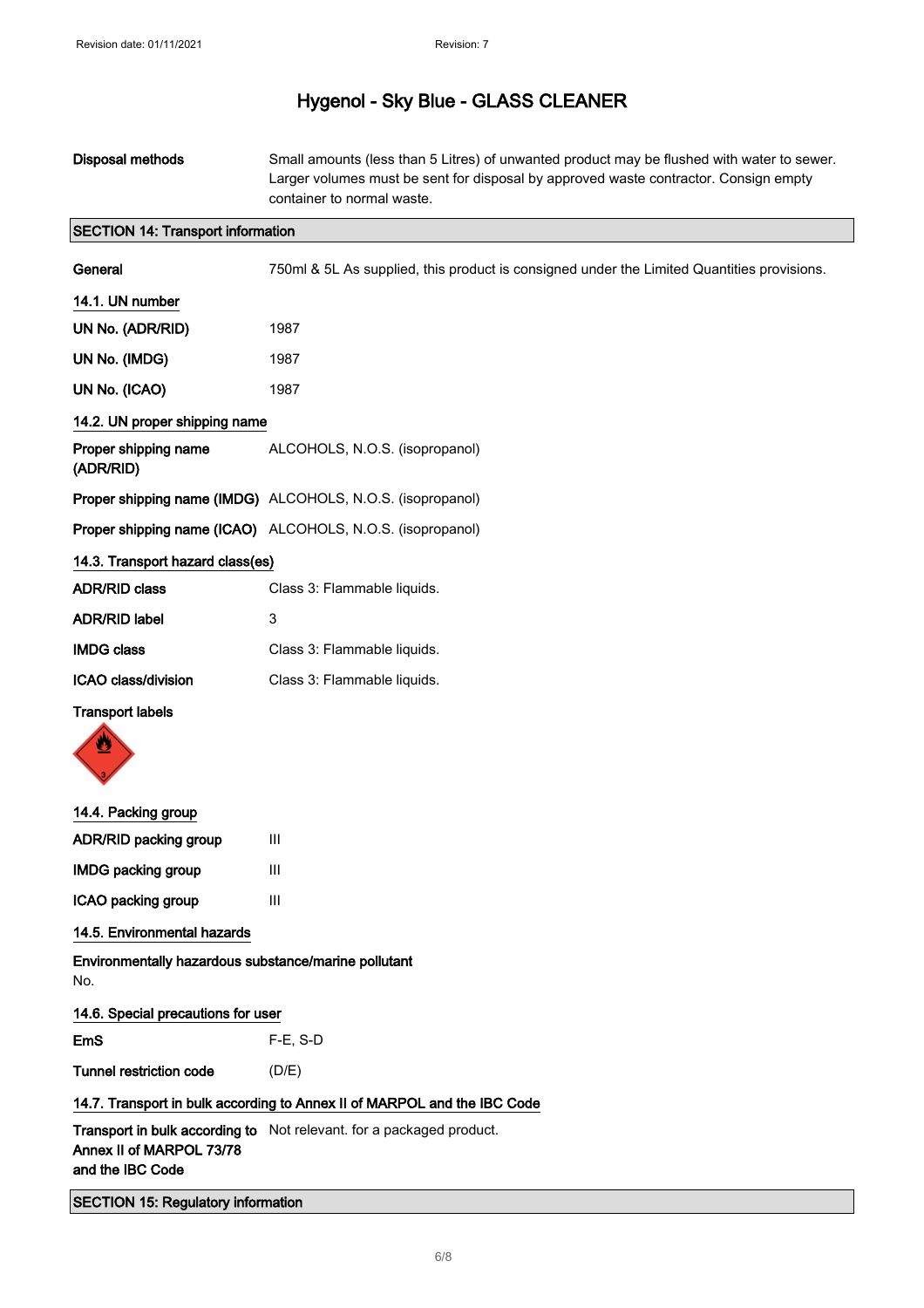### 15.1. Safety, health and environmental regulations/legislation specific for the substance or mixture

| EU legislation | Safety Data Sheet prepared in accordance with EU Regulation: "REACH Commission<br>Regulation (EU) No 2015/830 (which amends Regulation (EC) No 453/2010 & 1907/2006)."<br>and UK Regulation: "SI 2020 No. 1577 - The REACH etc. (Amendment etc.) (EU Exit)<br>Regulations 2020.".<br>The product is as classified under - EU GHS: CLP - "Regulation (EC) No 1272/2008<br>classification, labelling & packaging of substances & mixtures." and UK GHS: "SI 2020 No.<br>1567 - The Chemicals (Health and Safety) and Genetically Modified Organisms (Contained<br>Use) (Amendment etc.) (EU Exit) Regulations 2020.".<br>Ingredients are listed with classification under - EU GHS: CLP - "Regulation (EC) No<br>1272/2008 classification, labelling & packaging of substances & mixtures." and UK GHS: "SI<br>2020 No. 1567 - The Chemicals (Health and Safety) and Genetically Modified Organisms |
|----------------|---------------------------------------------------------------------------------------------------------------------------------------------------------------------------------------------------------------------------------------------------------------------------------------------------------------------------------------------------------------------------------------------------------------------------------------------------------------------------------------------------------------------------------------------------------------------------------------------------------------------------------------------------------------------------------------------------------------------------------------------------------------------------------------------------------------------------------------------------------------------------------------------------|
|                | (Contained Use) (Amendment etc.) (EU Exit) Regulations 2020.".                                                                                                                                                                                                                                                                                                                                                                                                                                                                                                                                                                                                                                                                                                                                                                                                                                    |

### 15.2. Chemical safety assessment

No chemical safety assessment has been carried out as not applicable as this product is a mixture.

### SECTION 16: Other information

| Abbreviations and acronyms<br>used in the safety data sheet                   | PBT: Persistent, Bioaccumulative and Toxic substance.<br>vPvB: Very Persistent and Very Bioaccumulative.<br>ATE: Acute Toxicity Estimate.<br>ADR: European Agreement concerning the International Carriage of Dangerous Goods by<br>Road.<br>IMDG: International Maritime Dangerous Goods.<br>ICAO: Technical Instructions for the Safe Transport of Dangerous Goods by Air.<br>REACH: Registration, Evaluation, Authorisation and Restriction of Chemicals Regulation<br>(EC) No 1907/2006.<br>GHS: Globally Harmonized System. |
|-------------------------------------------------------------------------------|----------------------------------------------------------------------------------------------------------------------------------------------------------------------------------------------------------------------------------------------------------------------------------------------------------------------------------------------------------------------------------------------------------------------------------------------------------------------------------------------------------------------------------|
| <b>Classification abbreviations</b><br>and acronyms                           | Acute Tox. = Acute toxicity<br>Eye Irrit. $=$ Eye irritation<br>Flam. Liq. = Flammable liquid<br>Skin Irrit. = Skin irritation<br>STOT SE = Specific target organ toxicity-single exposure                                                                                                                                                                                                                                                                                                                                       |
| Key literature references and<br>sources for data                             | Material Safety Data Sheet, Miscellaneous manufacturers. CLP Class - Table 3.1 List of<br>harmonised classification and labelling of hazardous substances. ECHA - C&L Inventory<br>database.                                                                                                                                                                                                                                                                                                                                     |
| <b>Classification procedures</b><br>according to Regulation (EC)<br>1272/2008 | Calculation Method.                                                                                                                                                                                                                                                                                                                                                                                                                                                                                                              |
| <b>Revision comments</b>                                                      | SDS re-issued after a 3 year old SDS Review.                                                                                                                                                                                                                                                                                                                                                                                                                                                                                     |
| <b>Revision date</b>                                                          | 01/11/2021                                                                                                                                                                                                                                                                                                                                                                                                                                                                                                                       |
| <b>Revision</b>                                                               | 7                                                                                                                                                                                                                                                                                                                                                                                                                                                                                                                                |
| <b>SDS</b> status                                                             | The Hazard Statements listed below in this Section No 16 relate to the Raw Materials<br>(Ingredients) in the Product (as listed in Section 3) and NOT the product itself. For the Hazard<br>Statements relating to this Product see Section 2.                                                                                                                                                                                                                                                                                   |